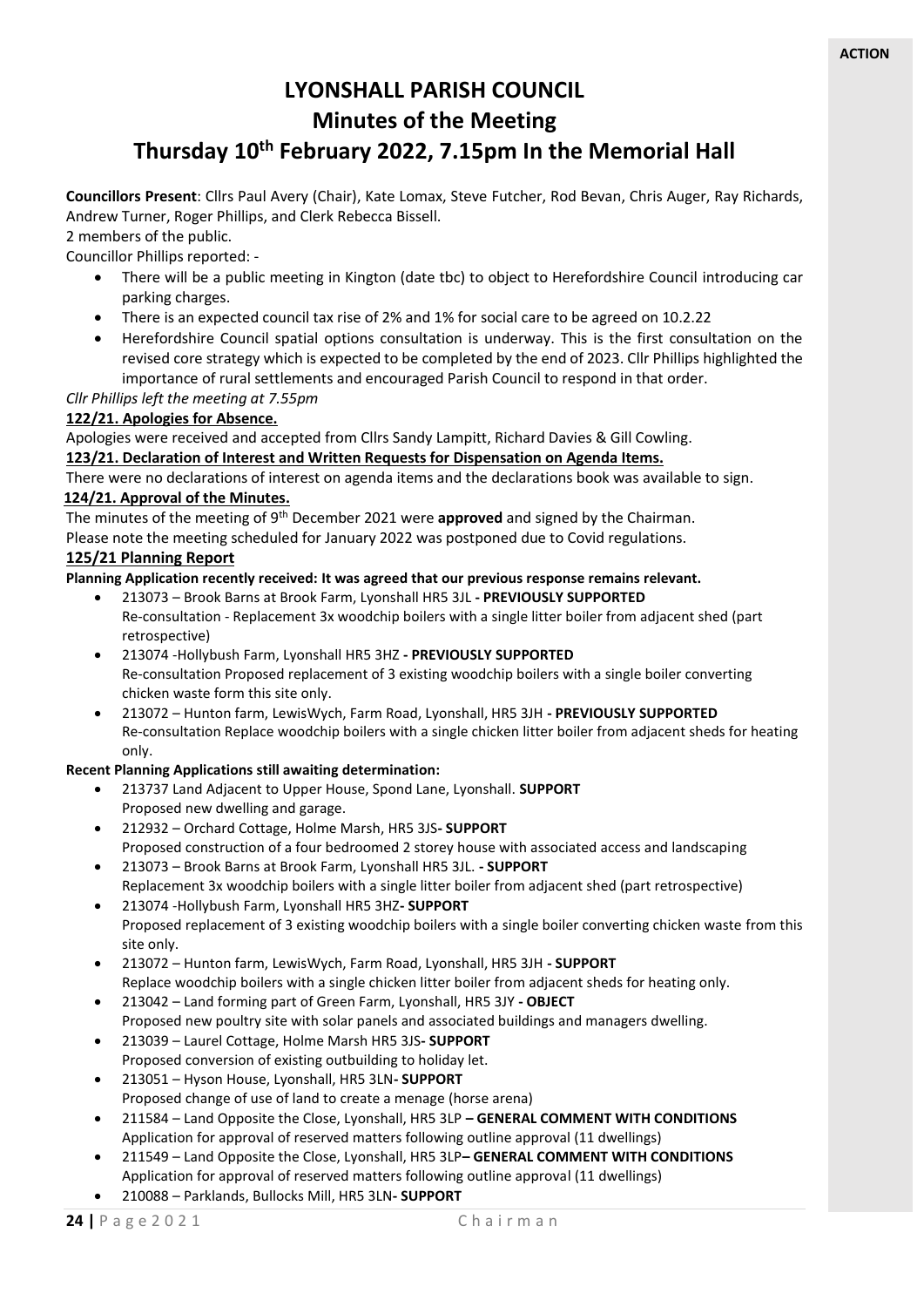Proposed Conversion of redundant barn to a 2-bed dwelling.

- 192994 Land Adjacent to New Chapel House, Lyonshall, Kington. **SUPPORT** Proposed erection of a new detached dwelling and garage, plus garage for existing dwelling (New Chapel House)
- 182135 Land at Burgoynes, Lyonshall, HR5 3JR **– SUPPORT with conditions** Proposed siting of up to 4 mobile homes to accommodate seasonal workers.
- 181494 Land Adjacent to Spring Cottage, Headbrook, Kington HR5 3DY **- SUPPORT** Proposed land for residential development and associated work together with public open and local green space.

#### **Planning Decisions:**

- 212901 Park Style, Bullocks Mill, Lyonshall, HR5 3SD **SUPPORT – APPROVED WITH CONDITIONS**
- Proposed replacement of concrete floors with limecrete breathable and appropriately drained flooring.

## **126/21. Clerk's Report.**

- Spond Lane Bridge works completed.
- Finalising transfer details for the Mission Room Land at Holme Marsh.
- Contacted insurer for the works completed in the Curl Brook.
- Owners of White Lion Meadow amenity land have confirmed transfer is underway.
- Toilet has been cleaned and serviced on the playground.
- Pop up pub events organised for 18<sup>th</sup> February & 18<sup>th</sup> March 2022.
- Logged ditch reinstatement repairs along New Street U91413.

*All other items from previous agendas are being dealt with.* 

The clerk advised Balfour Beatty has opened applications for their drainage grant 2022-23. Councillors will be investigating areas for proposed works including Holme Marsh.

## **127/21. Financial Report and Approve Payments.**

# **Financial Report as 31st January 2022.**

Bank statements reconciled to VT cashbook end of January 2022.

## *Balances at 31st January 2022*

| Community account             | £18838.00                         |
|-------------------------------|-----------------------------------|
| Savings account               | £14223.01 (included 13p interest) |
| Playground account            | £ 588.70                          |
| <b>Business Saver account</b> | £414.58                           |

#### *Income received since last meeting -* None

#### **Payments- ALL APPROVED**

Clerk's Salary, Pension & HMRC for January 22 as previously agreed.

| Clerks Expenses      | Expenses inc, MS Office & Mcafee | £197.25 | $+VAT$ | Paid |
|----------------------|----------------------------------|---------|--------|------|
| Lyonshall Garden     | Christmas Trees Dec 2021         | £375.00 | $+VAT$ | Paid |
| Centre               |                                  |         |        |      |
| ICO                  | Data protection fee              | £40.00  |        | Paid |
| James Lewis Tractors | <b>Mower Service 2022</b>        | £130.00 |        | Paid |
| Mayglothling         | Toilet service                   | £40.00  | $+VAT$ |      |
| <b>Burgoynes</b>     | Marquee deposit                  | £268.32 | $+VAT$ |      |

#### **128/21. Herefordshire Council Local Plan Consultation**

Herefordshire Council are reviewing the Local Core Strategy. The spatial options consultation is a public consultation on the vision and objectives and county growth levels, setting out proposals for the number of homes to be built and distributed in the county by 2041. The clerk had previously forwarded a proposed draft response to the consultation to all councillors. Cllr Avery explained that it was important that the PC comment on this consultation to ensure that changes to the core strategy do not undermine the Neighbourhood Development Plan as a planning document for Lyonshall Parish development. He also urged councillors to view the consultation and make their own responses. Councillors **AGREED** to respond. *Cllr Lomax to review responses and Clerk to make comments.*

#### **129/21. Mowing Contract 2022**

Only one response has been received to our advertised tender. Councillors **AGREED** to instruct Shaun Price for the 2022 parish mowing contract. *Clerk to arrange contract*.

#### **130/21. Highway Matters**

There is still no confirmation regarding the illuminated stop sign which has been requested at the Royal George junction of the C1031 and A480 from Balfour Beatty. *Clerk to chase.*

KL/Clerk

Clerk

Clerk